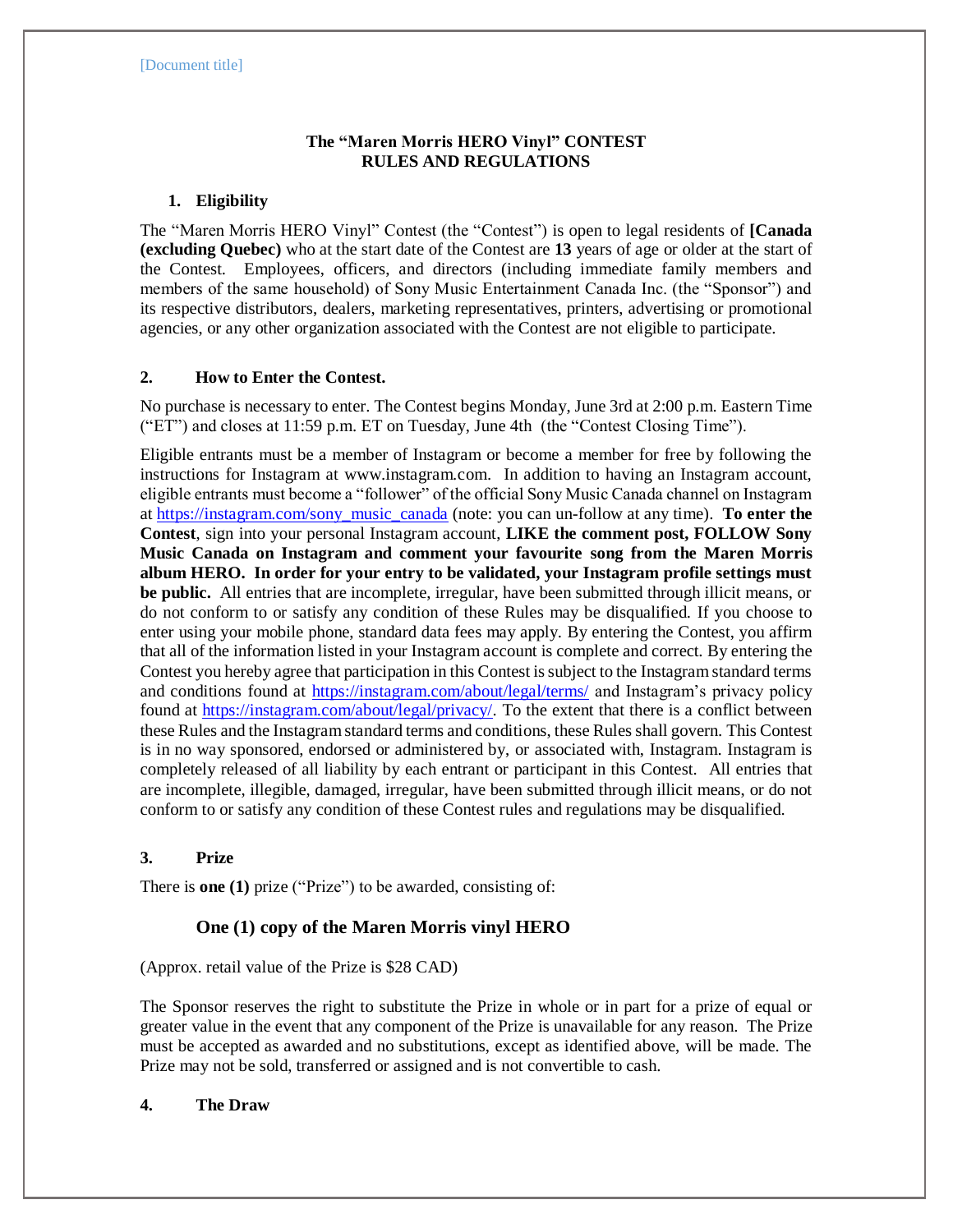#### [Document title]

On **Wednesday, June 10th** at 3:00PM ET at the offices of the Sponsor located at 150 Ferrand Dr., Toronto, **one (1) eligible entrant** will be randomly selected as the potential winner of the Prize from among all eligible entries received by the Contest Closing Time. The odds of winning depend on the number of eligible entries received. The Sponsor will attempt to notify the selected entrant by Instagram to the account provided by the entrant within 48 hours of the draw. In order to be declared a winner, selected entrant must unaided correctly answer a time-limited skill-testing mathematical question and, within the deadline stipulated by the Sponsor, selected entrant must sign and return to the Sponsor a Contest eligibility and liability/publicity release confirming compliance with these rules and regulations, releasing the Sponsor and its respective directors, officers, employees and agents from all liability and, except where prohibited by law, permitting the Sponsor to use the selected entrant's name, address (city and province), likeness, voice, written statements and image, without compensation, worldwide and in perpetuity, in any and all forms of media now known or hereafter devised, including the Internet, in any publicity carried out by the Sponsor. Selected entrant must also provide proof of identity (photocopy of Driver's License, Passport or any other government-issued photo identification). In the event that a selected entrant is not eligible for any reason, has not correctly answered the skill-testing question or cannot be contacted after 48 hours of the first attempt to contact the selected entrant, such entrant shall be disqualified and the Sponsor shall have the right to select another entrant and the Sponsor shall be released and discharged from any liability or responsibility in this regard. No correspondence will be made except with the selected entrants.

#### **5. General**

By entering the Contest, entrants agree to abide by these rules and regulations, and further agree that the decisions of the Sponsor are final. The Sponsor reserves the right at any time without prior notice to withdraw, cancel, terminate, amend, modify or suspend the Contest if for any reason in the opinion of the Sponsor, in its sole discretion, the Contest is not capable of operating as planned or if the administration, security, fairness, integrity, or proper conduct of the Contest is corrupted or adversely affected, including by reason of infection by computer virus, bugs, tampering, unauthorized intervention, fraud, technical failures, or any other causes beyond its control. The Sponsor reserves the right in its sole discretion to disqualify any individual it finds to be tampering with the online entry process or the operation of the Contest or to be acting in violation of these rules or otherwise in disruptive manner with respect to the Contest. CAUTION: ANY ATTEMPT BY A CONTESTANT TO DELIBERATELY DAMAGE ANY WEBSITE OR UNDERMINE THE LEGITIMATE OPERATION OF THE CONTEST IS A VIOLATION OF CRIMINAL AND CIVIL LAWS AND SHOULD SUCH AN ATTEMPT BE MADE, THE SPONSOR RESERVES THE RIGHT TO SEEK DAMAGES FROM ANY SUCH ENTRANT TO THE FULLEST EXTENT PERMITTED BY LAW.The Sponsor also reserves the right to cancel this Contest at any time because of any printing or other error. The Sponsor does not assume any responsibility for incorrect or inaccurate capture of entry information, technical malfunctions, human or technical error, seeding or printing errors, lost, delayed or garbled data or transmissions, omission, interruption, deletion, defect or failures of any telephone or computer line or network, computer equipment, software (including on account of traffic congestion on the Internet or at any Web site) or any combination thereof. The Sponsor shall not be liable for any errors or negligence that may arise or occur in connection with the Contest, including any injury or damage to the entrant's or any other person's computer related to or resulting from participation in or downloading of any materials relating to the Contest or any theft, destruction or unauthorized access to, or alteration of, entries submitted online. The Sponsor is not liable for injuries, death, damages or losses of any kind resulting from acceptance or use of the Prize. In the event of a dispute, entries submitted online will be deemed to have been made by the authorized account holder of the e-mail address submitted at time of entry. "Authorized account holder" means the natural person who is assigned